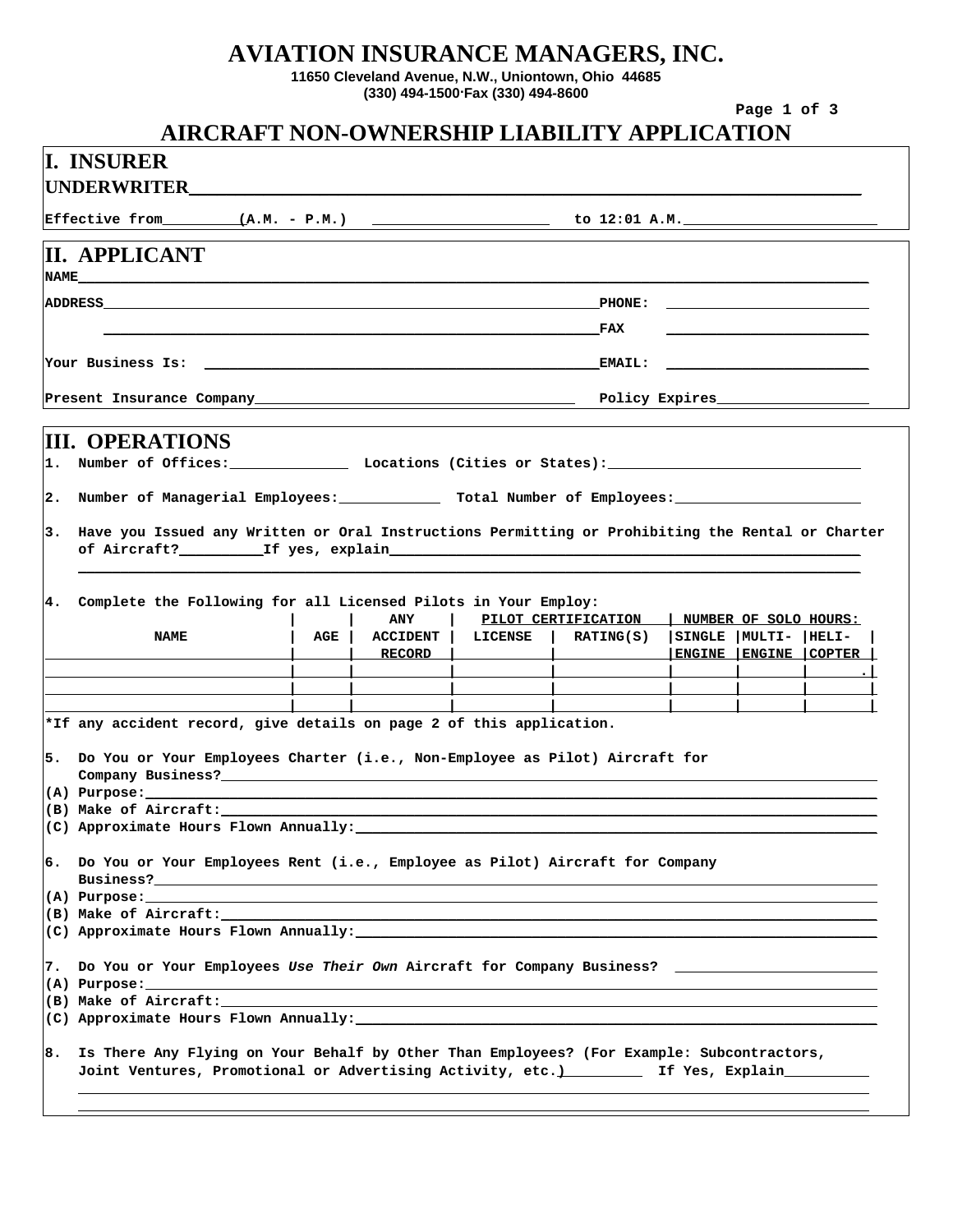#### Page 2 of 3

| <b>III. OPERATIONS-continued</b>                                                                                                                                                                                                                                                                                                      |                       |
|---------------------------------------------------------------------------------------------------------------------------------------------------------------------------------------------------------------------------------------------------------------------------------------------------------------------------------------|-----------------------|
|                                                                                                                                                                                                                                                                                                                                       |                       |
|                                                                                                                                                                                                                                                                                                                                       |                       |
| 10. Will Aircraft be Flown Outside the Continental Limits of the United States?                                                                                                                                                                                                                                                       |                       |
| 11. What is the Greatest Seating Capacity of Aircraft to be Used? The manuscription of the Createst<br>Average Seating Capacity? Area and the contract of the contract of the contract of the contract of the contract of the contract of the contract of the contract of the contract of the contract of the contract of the contrac |                       |
| 12. If Physical Damage Liability is Selected, Specify Maximum Value of Aircraft to Be                                                                                                                                                                                                                                                 |                       |
|                                                                                                                                                                                                                                                                                                                                       |                       |
| 14. Please Specify Extent of Any Contractual Arrangements Involving Non-Owned Aircraft (Include                                                                                                                                                                                                                                       |                       |
| 15. Have you Ever Had a Claim Made Against you as a Result of Accidents Arising Out of Your Use                                                                                                                                                                                                                                       |                       |
|                                                                                                                                                                                                                                                                                                                                       |                       |
| <b>IV. COVERAGES REQUESTED</b>                                                                                                                                                                                                                                                                                                        | LIMITS OF LIABILITY   |
| Non Owned Aircraft Liability -<br>Single Limit Bodily Injury and Property Damage                                                                                                                                                                                                                                                      |                       |
| Liability ___________cluding Passengers                                                                                                                                                                                                                                                                                               | \$<br>each occurrence |

| Non Owned Aircraft<br>Physical Damage Liability | \$                      | any one aircraft                  |
|-------------------------------------------------|-------------------------|-----------------------------------|
| Medical Payments ( cluding crew)                | \$<br>\$                | each person<br>each accident      |
| Baggage Liability                               | 250<br>Ş<br>\$<br>1,000 | each passenger<br>each occurrence |

# V. OTHER COVERAGES REQUESTED

### VI. TYPES OF AIRCRAFT COVERED

COVERAGE IS REQUESTED FOR: \_\_